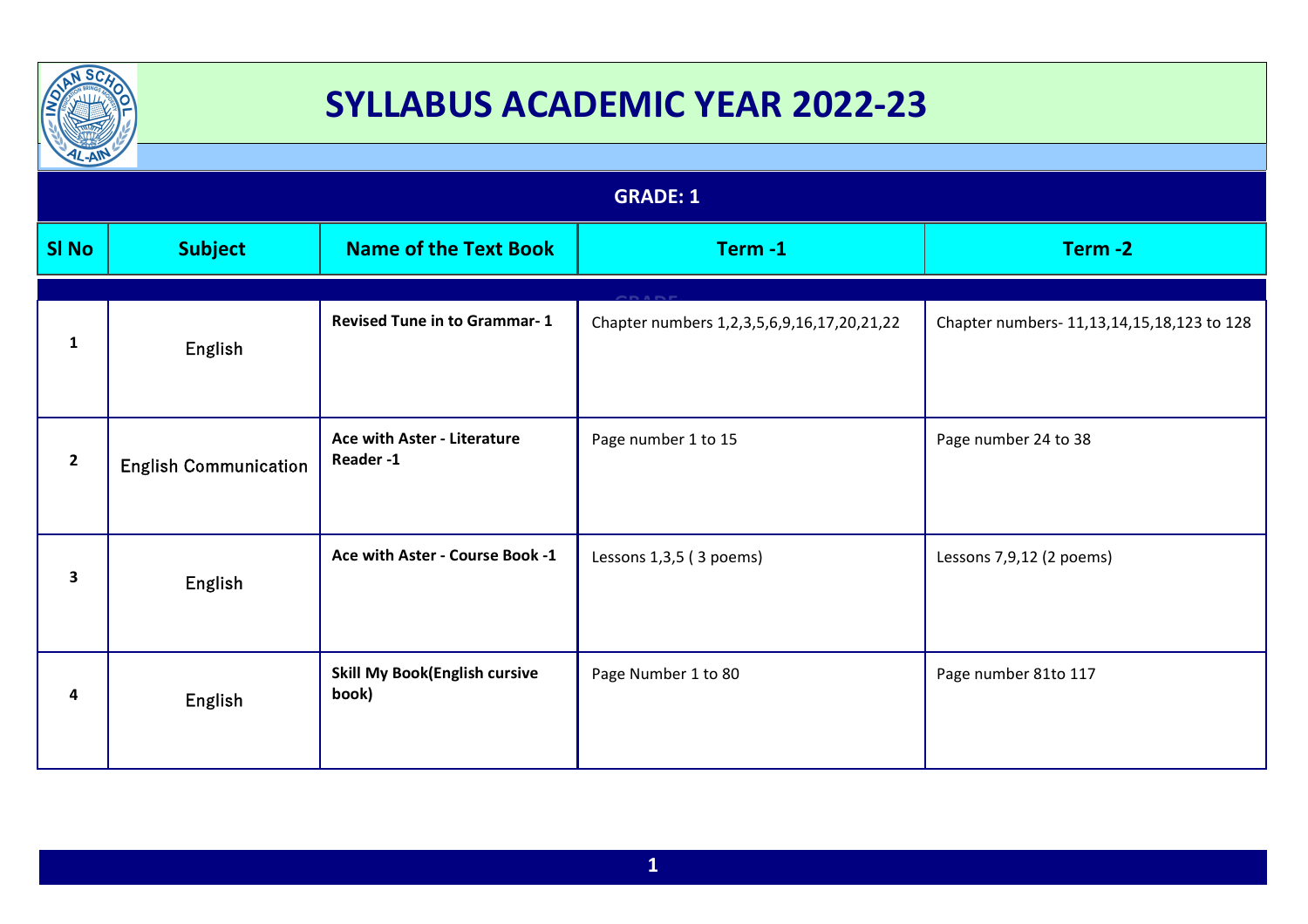

| $L-AW$                  |                              |                                                |                         |                             |  |
|-------------------------|------------------------------|------------------------------------------------|-------------------------|-----------------------------|--|
|                         | <b>GRADE: 1</b>              |                                                |                         |                             |  |
| <b>SI No</b>            | <b>Subject</b>               | <b>Name of the Text Book</b>                   | Term-1                  | Term-2                      |  |
| 5                       | <b>English Communication</b> | <b>Aster Literature Reader -1</b><br>(Pearson) | Page Number 1 to 15     | Page Number 24 to 38        |  |
| 6                       | <b>Mathematics</b>           | <b>MATHS ACE PRIME</b>                         | Lesson - 1, 2, 3, 5, 11 | Lesson - 4, 6, 8, 9, 10     |  |
| $\overline{\mathbf{z}}$ | <b>EVS</b>                   | <b>Expanded Universal Science -1</b>           | Lessons: 1,2,5,6,7,8    | Lessons: 3,4,10,11,12,13,14 |  |
| 8                       | <b>General Knowledge</b>     | New General Knowledge Book -1                  | Chapters: 1 - 17        | Chapters: 18 - 36           |  |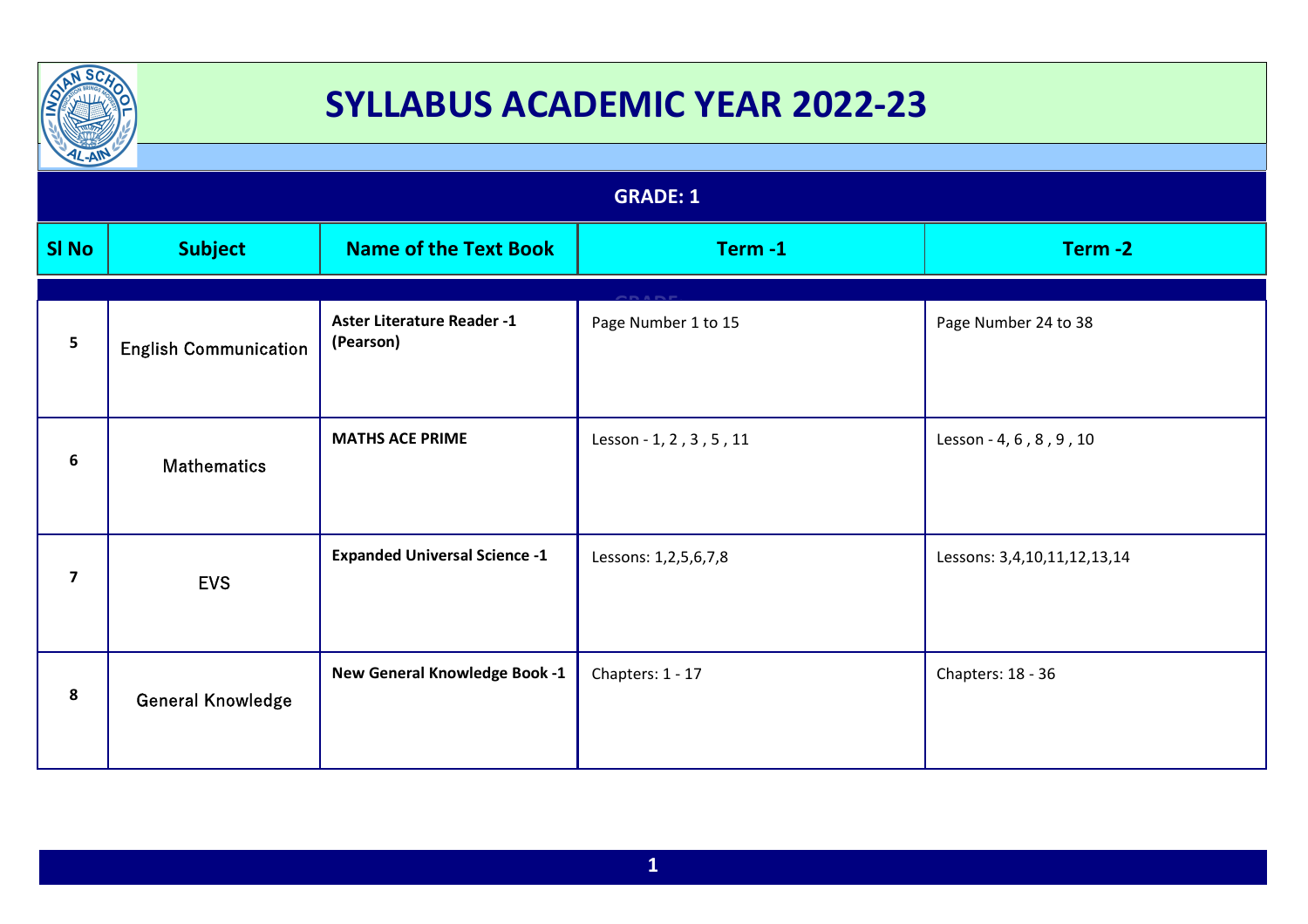

| $\frac{1}{2}$   |                             |                                                                                                         |                                                              |                                                      |
|-----------------|-----------------------------|---------------------------------------------------------------------------------------------------------|--------------------------------------------------------------|------------------------------------------------------|
| <b>GRADE: 1</b> |                             |                                                                                                         |                                                              |                                                      |
| <b>SI No</b>    | <b>Subject</b>              | <b>Name of the Text Book</b>                                                                            | Term-1                                                       | Term-2                                               |
|                 |                             |                                                                                                         |                                                              |                                                      |
| 9               | <b>General Arabic (MOE)</b> | العربية تجمعنا                                                                                          | Text book lesson 1,2,3,4 - Arabic Alphabet<br>Alif to yaa    | Text book 1,2,3,4                                    |
| 10              | Arabic                      | العربية تجمعنا                                                                                          | 1, 2, 3, 4 MY SKILL BOOK ALIF TO DHAD                        | 1, 2, 3, 4 MY SKILL BOOK AIN TO YAA                  |
| 11              | <b>UAE Social Studies</b>   | Social Studies - Our UAE, Our<br>World: Understanding our past,<br>present and future (Volume<br>1,283) | Lesson 1,2,3 4,5, 6, 7,8,10, (Vol- 1) Lesson<br>1,2 (Vol -2) | Lessons: Vol 2: 3 to 10 Lessons: Vol 3: 1,3 to<br>10 |
| 12              | <b>Moral Education</b>      | <b>Moral Education and culture</b>                                                                      | Volume 1 Unit 1 Unit 2                                       | Volume 2 Unit 3 Unit 4                               |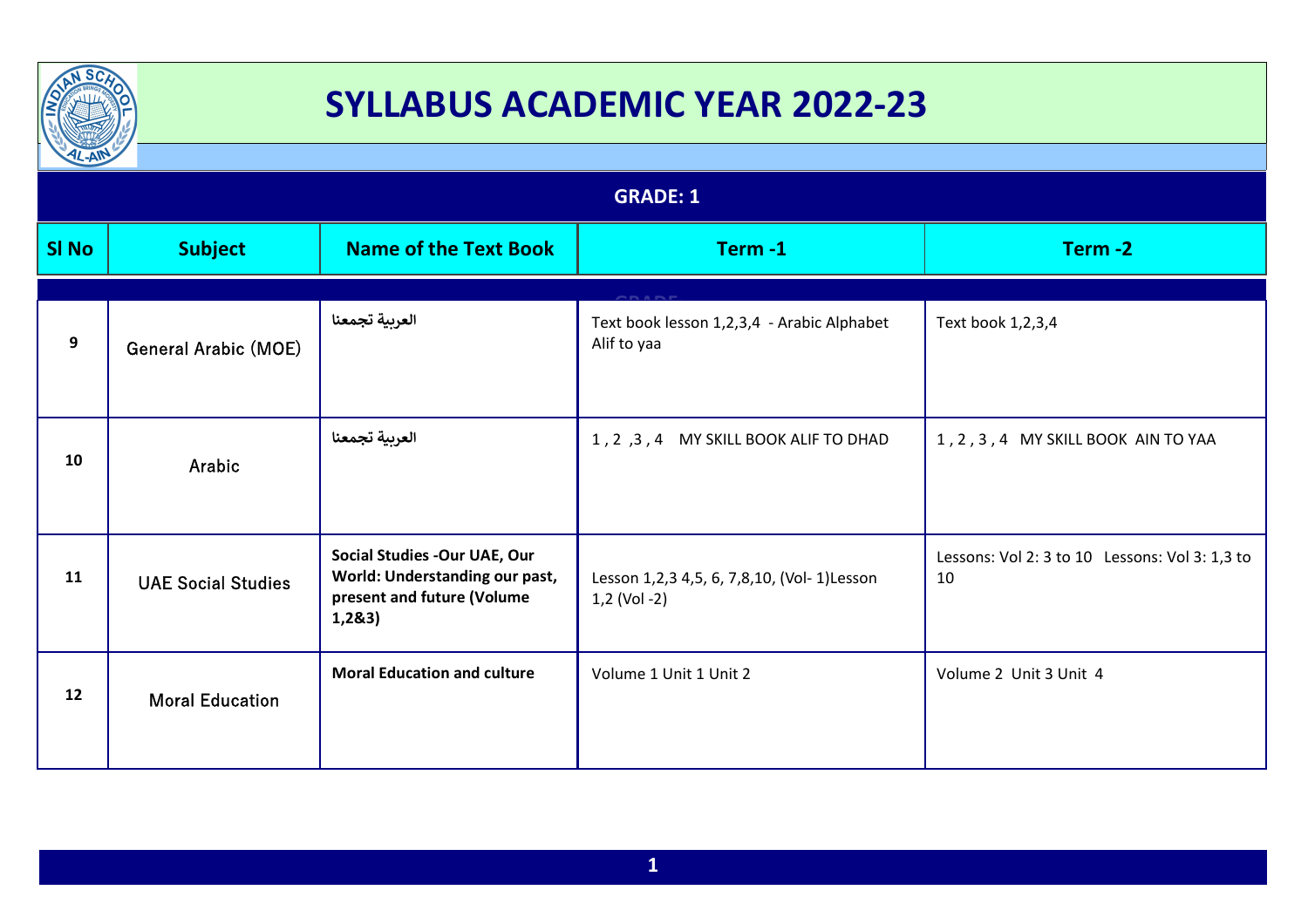

| <b>GRADE: 1</b>        |                                               |                                                                                   |                                                                             |  |
|------------------------|-----------------------------------------------|-----------------------------------------------------------------------------------|-----------------------------------------------------------------------------|--|
| <b>Subject</b>         | <b>Name of the Text Book</b>                  | Term-1                                                                            | Term-2                                                                      |  |
|                        |                                               |                                                                                   |                                                                             |  |
| <b>Islamic Studies</b> | Qura`n                                        | Surat-Al- Fathiaha, Surat-al-Nas, Surat-al-Falaq                                  | Surat-al-Iqlas, Surat-ai-Masad, Surat-Al-Nasr                               |  |
| <b>Islamic Studies</b> | <b>Islamic Education -1</b>                   | Unit:1 Lesson 2 Lesson 4 Lesson<br>6Unit: 2 Lesson 3 Lesson 5 Unit: 3<br>Lesson 2 | Unit: 4 Lesson 2Lesson 4Lesson 5Unit<br>: 5Lesson 1Lesson 4Unit :6 Lesson 4 |  |
| Hindi                  | Gunjan Hindi Praveshika<br>Hindi karya Pustak | Page Numbers 5 to 38, page numbers 4 to 43                                        | Page Numbers 39 to 82, page Numbers 44 to<br>122                            |  |
| Hindi                  | Gunjan Hindi Praveshika                       | Page numbers 5 to 38                                                              | Page numbers 39 to 82                                                       |  |
|                        | $\frac{1}{2}$                                 |                                                                                   |                                                                             |  |